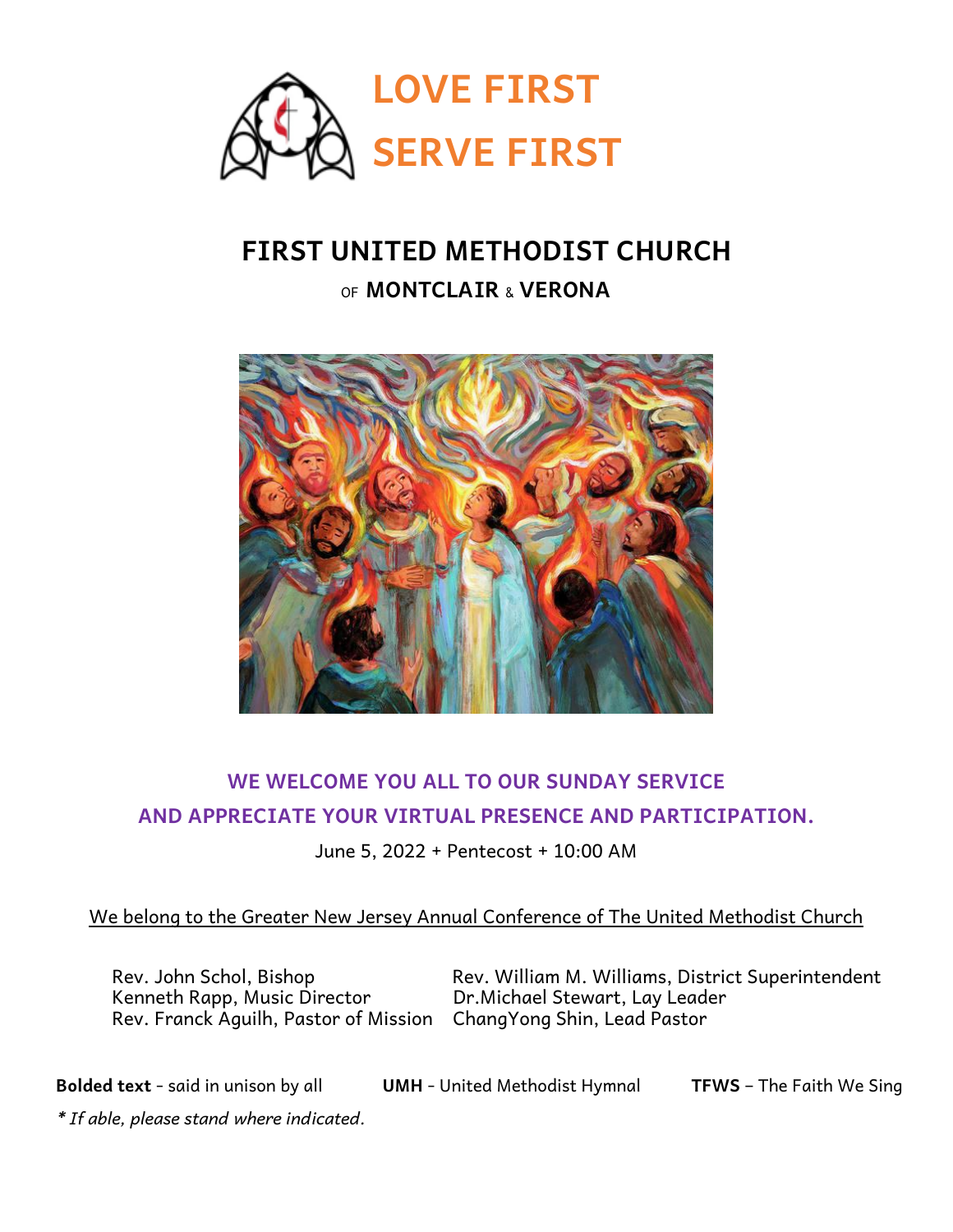## *CALLED TO PRAISE AND PRAY*

#### *Welcome & Announcements*

Welcome! Today is Pentecost Sunday. We have posted our livestream worship and children's message on Facebook and YouTube every week.

#### *Worship Team*

. April to June & July to September Worship Team sheet has been placed at the main entrance and it was emailed. Please check your name and let the Pastor know if you are not available.

#### *Meetings/Gatherings/Services/Conferences*

- **. The funeral service of Dewey Storms: June 8th, 10am at the church**
- **. Parents' meeting for infant baptism: June 8th, 7:30pm via Zoom**
- **. The funeral service of Thomas Johnson(Jessica's grandfather): June 10th, 10am, 580 Dr. Martin Luther King Blvd, Newark, NJ.**
- **. Rev. Houseworth-Fields' Farewell Party: Jun11, 12pm 147 Gates Ave, Montclair NJ**
- **. Meeting with St.Mark & DS Williams: June 15, 7pm via Zoom**
- **(Council Chair, UWF President, Children's Church Superintendent Only)**
- **. Infant baptism: June 19th, 10am at the church**
- . Voice of Praise: Every 1st & 3rd Sunday at 9:30am at the church
- . Now Prayer Group: Every 1st & 3rd Saturday 9:00am via zoom
- . Adults Bible Study: Every Sunday 11:40am at the office & zoom (except for 1st Sunday)
- . Youth Activity: Every 1st & 3rd Sunday 4pm via zoom
- . Trustee meeting: Every 2nd Thursday 07:00pm via zoom
- . LIFT Band: Every 1st & 3rd Thursday 6:00pm / Every 2nd & 4th Sunday 9:00 am at the church

## *United Women in Faith*

. UWF Meeting: Every 1st Saturday, 10:30am via zoom.

#### *Christian Education*

- . Children's message: Every Sunday, 10:10am at the church
- . Children's activity: Every Sunday, 10:15 am at Small Chapel or backdoor playground.

## *Special Offering*

.Trustee Committee's special Offering Request: Please financially support the church to install a RAMP for people having physical differences.

## *Mission*

. Please support Haiti Hope House spiritually and financially. Please contact Rev. Franck Aguilh, our missionary pastor. If you would like to help Ukraine, please make designated offerings to Ukraine. First UMC has collected the offerings to UMCOR, a mission department of UMC.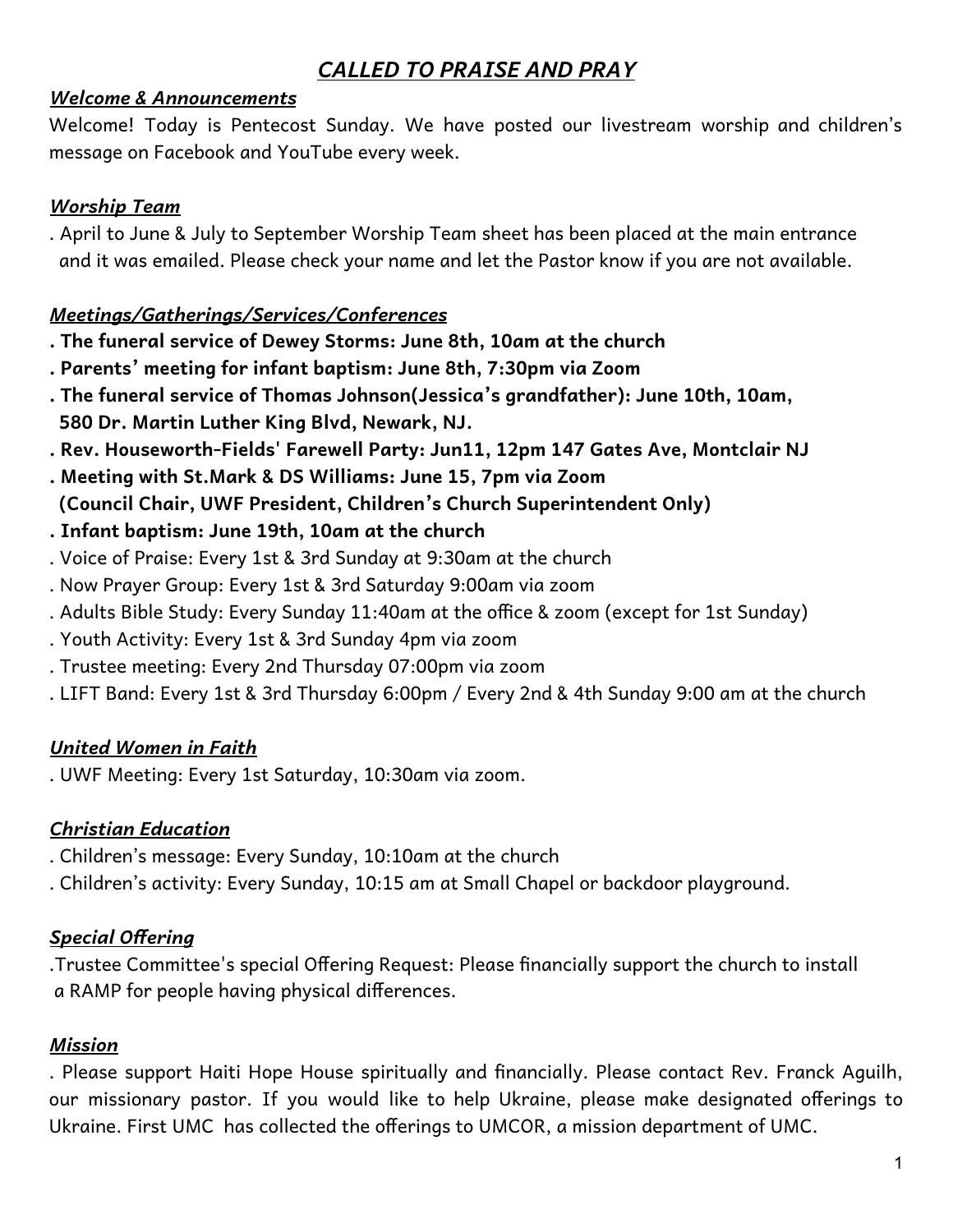## **\*Callto Worship**

| Leader: | When the world divides us          |  |
|---------|------------------------------------|--|
| People: | Come, Holy Spirit, make us one.    |  |
| Leader: | When the world calls us orphaned   |  |
| People: | Come, Holy Spirit, make us family. |  |
| Leader: | When the world leads us astray     |  |

**People: Come, Holy Spirit, call us home.**

**All: Come, Holy Spirit, come! Come and fillthis place! Amen.**

| *Opening Hymn | Holy, Holy, Holy! Lord God Almighty(vs. 1,4) | <b>UMH 64</b> |
|---------------|----------------------------------------------|---------------|
|               |                                              |               |

1. Holy, holy, holy! Lord God Almighty! Early in the morning our song shall rise to thee. Holy, holy, holy! Merciful and mighty, God in three persons, blessed Trinity!

4. Holy, holy, holy! Lord God Almighty!

All thy works shall praise thy name, in earth and sky and sea. Holy, holy, holy! Merciful and mighty, God in three persons, blessed Trinity.

## **Opening Prayer**

Leader: Spirit of Truth, pour out your presence on us. Cause wonders to occur as we dream your dreams and see your visions. Create unity and love as you weave us together as one body of Christ, one family of God, and one community of justice and peace.

**All: Amen.**

## **Prayer of Confession**

**All: God of majesty and power, we tremble when we become aware of who you are. Who are we that you should visit us or expect something from us? We confess our preference for the predictable. We admit your resistance to your Spirit. We acknowledge our misuse of your gifts to us. We prefer our divisions to your unity. Forgive us, O God of power and might, that we might forgive. Draw us back into a right relationship with you, and with one another. Amen.**

(Pausing for Silent Prayer and Confession…)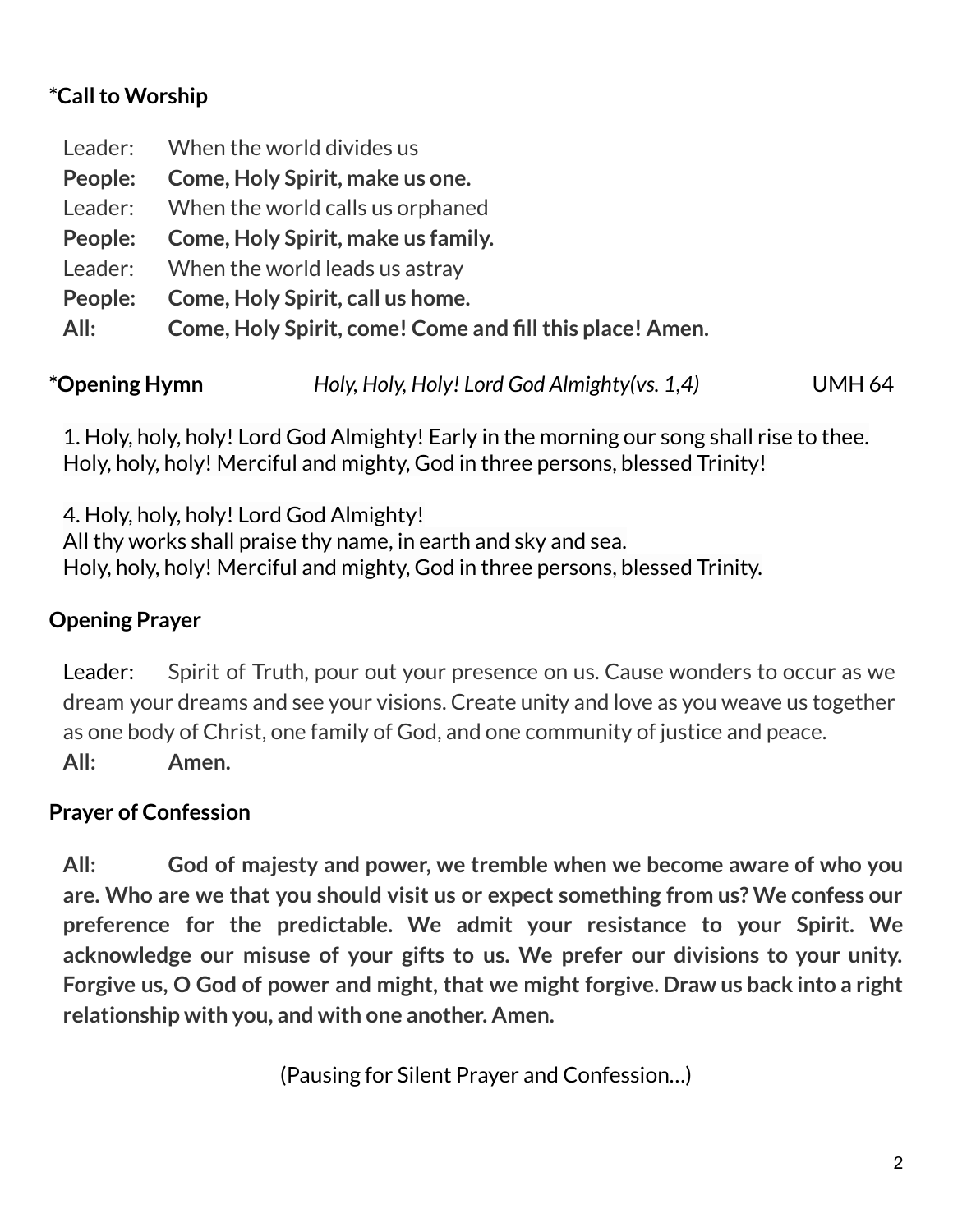## **Words of Assurance**

Leader: God has reached out to us once again, offering salvation, making us whole, drawing us into community where life is integrated and filled with meaning. The Spirit comes to us, making holy the commonplace. We are forgiven.

**All: Thanks be to God! Amen.**

## **Sharing Our Joys & Concerns**

- ৹ Use a microphone to share it at the church
- ৹ Share it in the church's WhatsApp group
- ৹ Write it as a comment on the Facebook/YouTube Livestream.

#### **Pastoral Prayer**

**Children's Message** Dr. Leslie Lester

**Worship&Praise** *To God Be The Glory (UMH 98)* Voice of Praise *Savior, Like a Shepherd Lead Us(UMH 381)*

## *CALLED TO THE WORD*

## **\* Apostle Creed**

**I believe in God, the Father Almighty, creator of heaven and earth. I believe in Jesus Christ, his only Son, our Lord, who was conceived by the Holy Spirit, born of the Virgin Mary, suffered under Pontius Pilate, was crucified, died, and was buried; he descended to the dead. On the third day he rose again; he ascended into heaven, is seated at the right hand ofthe Father, and will come again to judge the living and the dead. I believe in the Holy Spirit, the holy catholic\*\* church, the communion of saints, the forgiveness of sins,the resurrection ofthe body, and the life everlasting. Amen.**

**New Testament** Acts 2:1-4, 21-24 Eliza Lopez

When the day of Pentecost had come, they were all together in one place. And suddenly from heaven there came a sound like the rush of a violent wind, and it filled the entire house where they were sitting. Divided tongues, as of fire, appeared among them, and a tongue rested on each of them. All of them were filled with the Holy Spirit and began to speak in other languages, as the Spirit gave them ability.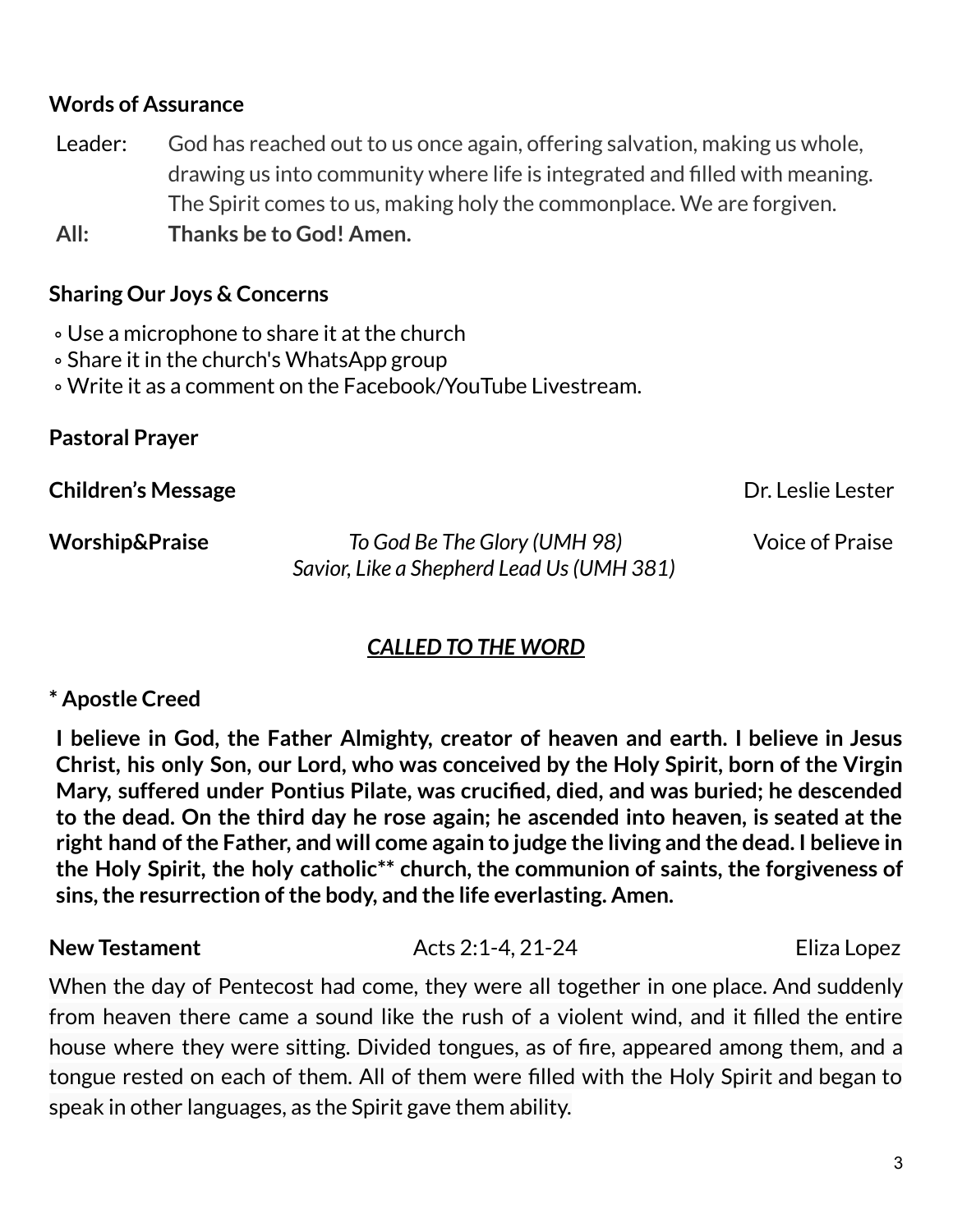**21**Then everyone who calls on the name of the Lord shall be saved.' **22**"Fellow Israelites, listen to these words: This Jesus of Nazareth was a man attested to you by God with miracles, wonders, and signs that God did among you through him, just as you yourselves know. **23** Though he was delivered up according to God's determined plan and foreknowledge, you used lawless people to nail him to a cross and kill him. **24** God raised him up, ending the pains of death, because it was not possible for him to be held by death.24

## **\*Gospel Lesson** John 14:8-12

Philip said to him, "Lord, show us the Father, and we will be satisfied." Jesus said to him, "Have I been with you all this time, Philip, and you still do not know me? Whoever has seen me has seen the Father. How can you say, 'Show us the Father'? Do you not believe that I am in the Father and the Father is in me? The words that I say to you I do not speak on my own; but the Father who dwells in me does his works. Believe me that I am in the Father and the Father is in me; but if you do not, then believe me because of the works themselves. Very truly, I tell you, the one who believes in me will also do the works that I do and, in fact, will do greater works than these, because I am going to the Father.

**Sermon "**Pentecost**"** Pastor ChangYong Shin

**\*Passing the Peace of Christ**

**Service of Holy Communion**

## **THE GREAT THANKSGIVING**

The Lord be with you. **And also with you. We lift up** your hearts. **We lift them up to the Lord.** Let us give thanks to the Lord our God. It is right to give our thanks and praise.

It is right, and a good and joyful thing, always and everywhere give thanks to you, Almighty God, Creator of heaven and earth. And so, with your people on earth and all the company of heaven we praise your name and join their unending hymn:

**Holy, holy, holy Lord, God of power and might, Heaven and earth are full of your glory. Hosanna in the highest. Blessed is he who comes in the name ofthe Lord. Hosanna in the highest.**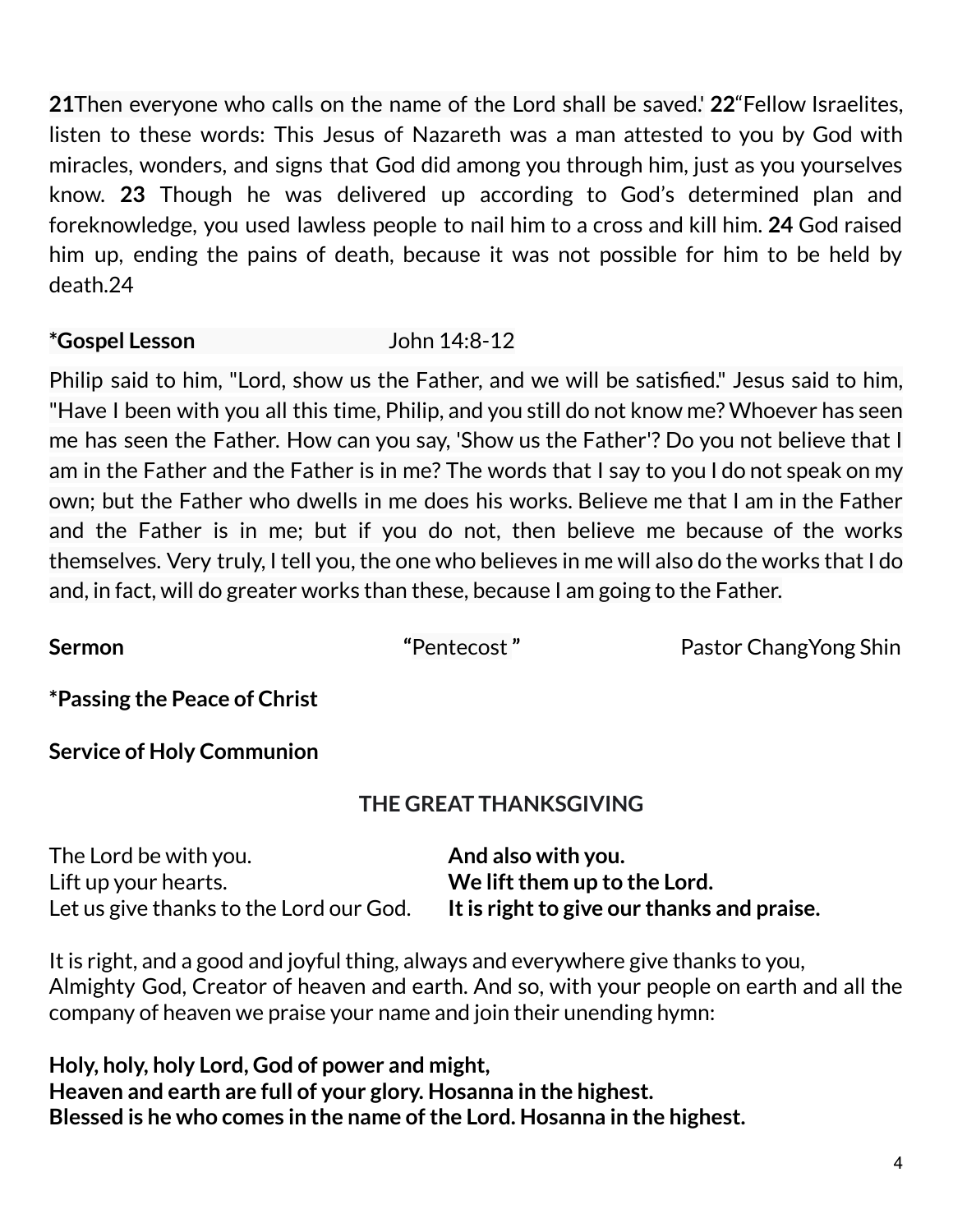Holy are you, and blessed is your Son Jesus Christ. By the baptism of his suffering, death, and resurrection you gave birth to your Church, delivered us from slavery to sin and death, and made with us a new covenant by water and the Spirit.

On the night in which he gave himself up for us, he took bread, gave thanks to you, broke the bread, gave it to his disciples, and said:"Take, eat; this is my body which is given for you. Do this in remembrance of me." When the supper was over he took the cup, gave thanks to you, gave it to his disciples and said: "Drink from this, all of you: this is my blood of the new covenant, poured out for you and for many for the forgiveness of sins. Do this, as often as you drink it, in remembrance of me." And so, in remembrance of these your mighty acts in Jesus Christ, we offer ourselves in praise and thanksgiving as a holy and living sacrifice, in union with Christ's offering for us, as we proclaim the mystery of faith:

## **Christ has died; Christis risen; Christ will come again.**

Pour out your Holy Spirit on us gathered here, and on these gifts of bread and wine. Make them be for us the body and blood of Christ, that we may be for the world the body of Christ, redeemed by his blood. By your Spirit make us one with Christ, one with each other, and one in ministry to all the world, until Christ comes in final victory, and we feast at his heavenly banquet. Through your Son Jesus Christ, with the Holy Spirit in your holy Church, all honor and glory is yours, Almighty God, now and forever.

**Amen.**

**The Lord's Prayer**

**Giving the Bread and Cup**

**Prayer After Thanksgiving (in unison)**

**Eternal God, we give you thanks for this holy mystery in which you have given yourselfto us. Grant that we may go into the world in the strength of your Spirit, to give ourselves for others, in the name of Jesus Christ our Lord. Amen.**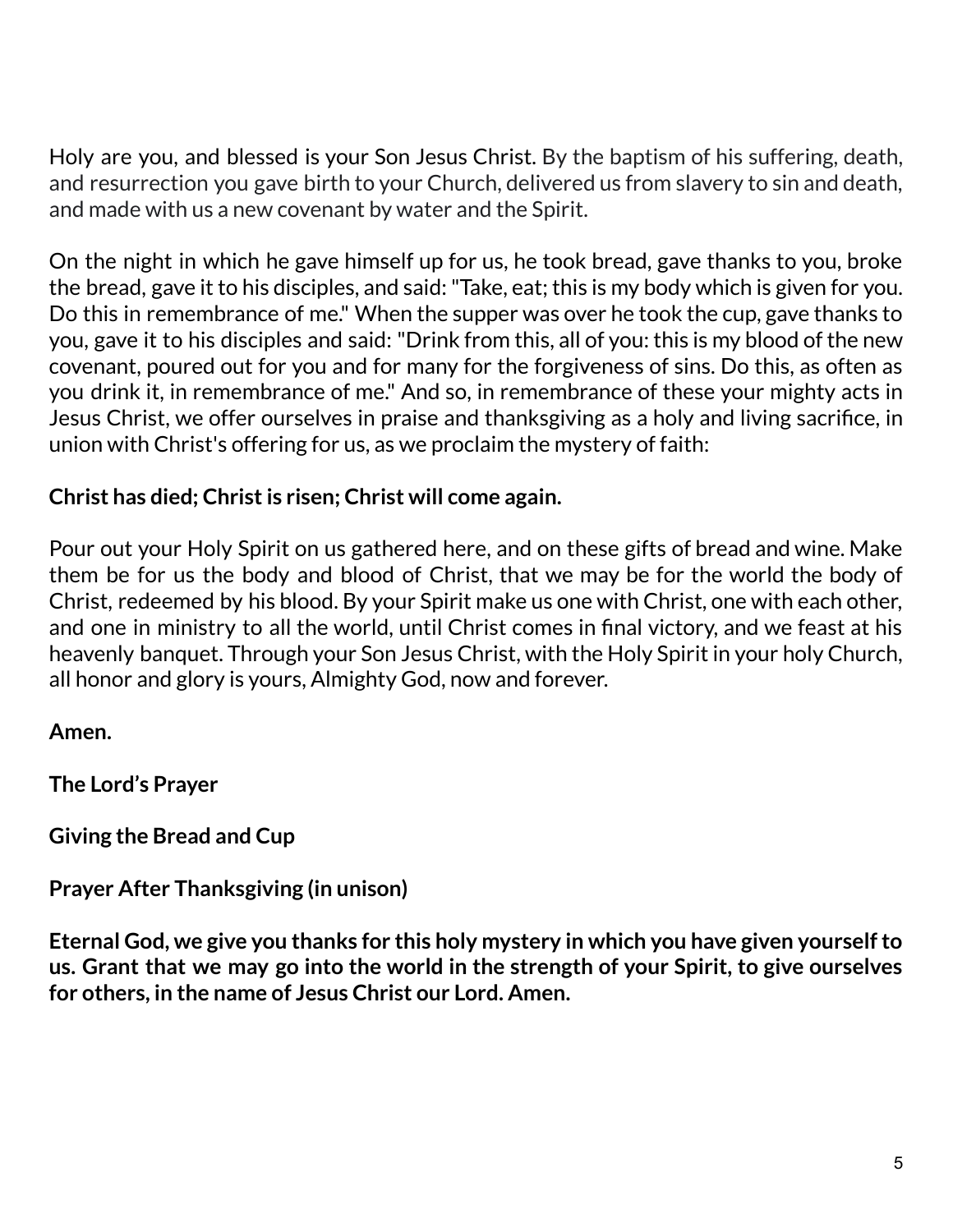## *CALLED TO SHARE*

## **Offering**

**\*Doxology** *Praise God, from Whom All Blessings Flow* UMH 95

Praise God, from whom all blessings flow, Praise God, all creatures here below: Praise him above ye heavenly host, praise Father, Son, and Holy Ghost. Amen.

## **\*Prayer of Dedication**

Leader: God of wind and fire, breathe your Holy Spirit over us again this day. Help us to better hear one another and untangle the differences we have allowed to divide us. May your Spirit give us the power to be the church you had hoped we would be, one body, one people seeking to build your beloved community of justice, mercy, and hope. As we bring our tithes and offering to you this day, set us on fire once again. Fill us with your power; in Christ, we pray.

#### **All: Amen.**

## *CALLED TO WITNESS IN THE WORLD*

**\*Closing Hymn** *We are the church* UMH 558

#### [Refrain]

I am the church! You are the church! We are the church together! All who follow Jesus, all around the world! Yes, we're the church together!

1. The church is not a building, the church is not a steeple, The church is not a resting place, the church is a people.

2. We're many kinds of people, with many kinds of faces, All colors and all ages too, from all times and places.

3. Sometimes the church is marching, sometimes it's bravely burning, Sometimes it's riding, sometimes hiding, always it's learning.

4. And when the people gather, there's singing and there's praying, There's laughing and there's crying sometimes, all of it saying.